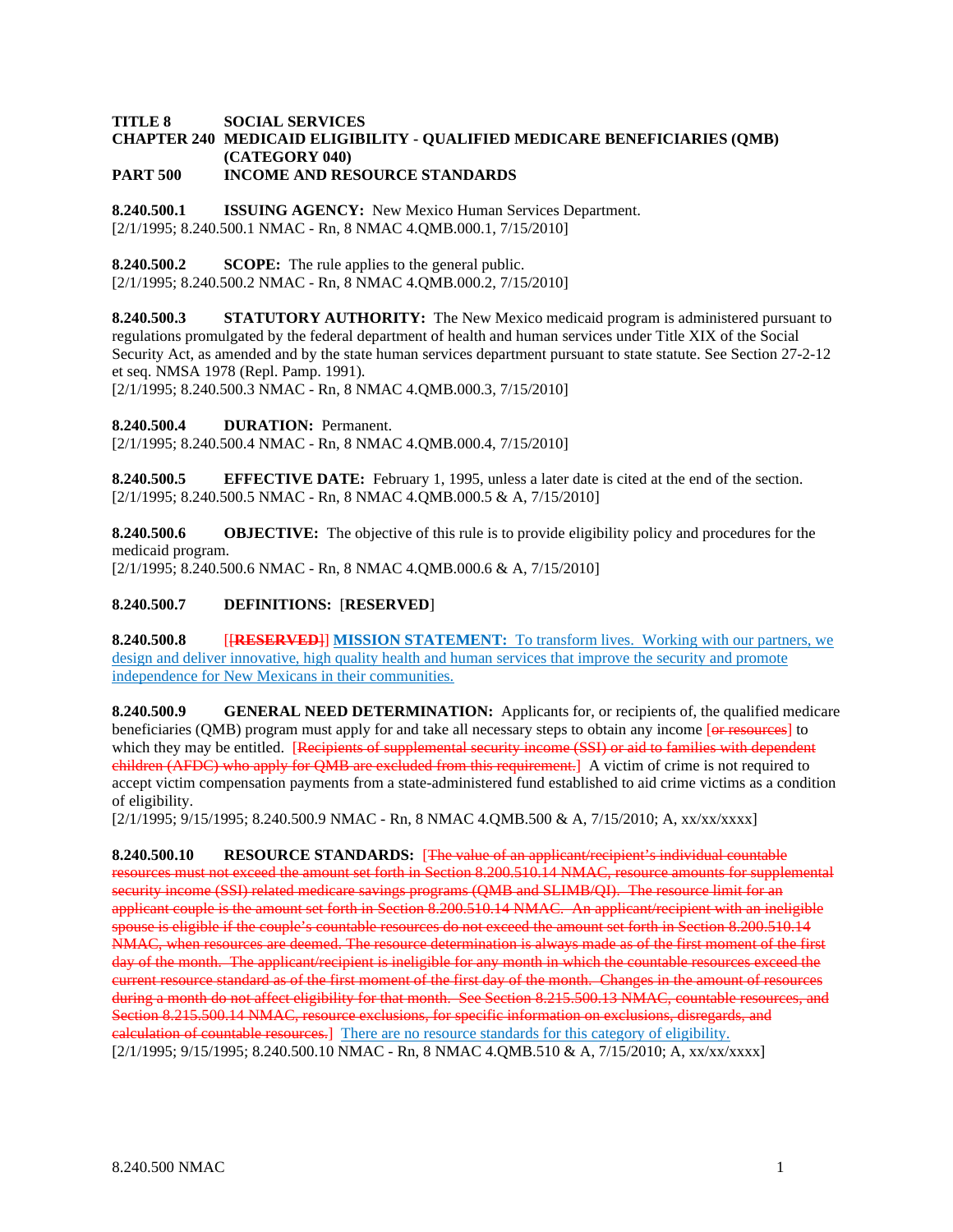**[8.240.500.11 RESOURCE TRANSFERS:** The social security administration excluded transfer of resources as a factor of eligibility for non-institutionalized SSI recipients. Transfer of resources is not a factor for consideration in categories that use SSI methodology in the eligibility determination.

[2/1/1995; 9/15/1995; 8.240.500.11 NMAC - Rn, 8 NMAC 4.QMB.515, 7/15/2010; 8.240.500.11 NMAC – Rp, xx/xx/xxxx]

**[8.240.500.12] 8.240.500.11 TRUSTS:** See Section 8.281.510 NMAC and following subsections. [2/1/1995; 9/15/1995; 8.240.500.12 NMAC - Rn, 8 NMAC 4.QMB.520 & A, 7/15/2010; 8.240.500.12 NMAC - N, 10/1/12; 8.240.500.11 NMAC – Rn, 8.240.500.12, xx/xx/xxxx]

**[8.240.500.13] 8.240.500.12 INCOME STANDARDS:** The income ceiling for QMB eligibility is one hundred percent of the federal income poverty guidelines. These guidelines are updated annually effective April 1st. See Section 8.200.520 NMAC, *Income Standards*. If the applicant is a minor child, income must be deemed from the parent(s). Income must be verified and documented in the case record. [See Section 8.215.500.13 NMAC, *countable resources*, and Section 8.215.500.14 NMAC, *resource exclusions*, for specific information on exclusions, disregards, and calculation of countable income.]

[2/1/1995; 9/15/1995; 8.240.500.13 NMAC - Rn, 8 NMAC 4.QMB.522 & A, 7/15/2010; 8.240.500.13 NMAC - Rn, 8.240.500.12 NMAC, 10/1/12; 8.240.500.12 NMAC – Rn, 8.240.500.13 NMAC & A, xx/xx/xxxx]

## **[8.240.500.14] 8.240.500.13 UNEARNED INCOME:**

**A. Unearned income exclusions:** All social security and railroad retirement beneficiaries receive cost of living adjustments (COLAs) in January of each year. The ISD caseworker must disregard the COLA from January through March when (re)determining QMB eligibility. For redeterminations made in January, February and March and for new QMB applications registered in January, February or March, the ISD caseworker uses the December social security and railroad retirement benefit amounts. For QMB applications registered from April through December, total gross income including the new COLA figures are used to determine income and compared to the new April federal poverty levels. This exclusion does not apply to other types of income.

**B. Evaluation of applicant/recipient's income:** The ISD caseworker determines the amount of income available to the applicant/recipient using only the applicant/recipient's own income. A standard \$20 disregard is allowed in accordance with Section 8.215.500.22 NMAC. The federal poverty level standard disregard is only given if the applicant/recipient lives with an ineligible spouse. See Section 8.240.500.15 NMAC for deemed income.

[2/1/1995; 9/15/1995; 8.240.500.14 NMAC - Rn, 8 NMAC 4.QMB.523 & A, 7/15/2010; 8.240.500.14 NMAC - Rn, 8.240.500.13 NMAC, 10/1/12; A, 3/1/2018; 8.240.500.13 NMAC - Rn, 8.240.500.14 NMAC, xx/xx/xxxx]

### **[8.240.500.15] 8.240.500.14 DEEMED INCOME:**

**A. Minor applicant/recipient living with parent(s):** If the applicant/recipient is a minor who lives with a parent(s), deemed income from the parent(s) must be considered in accordance with Section 8.215.500.21 NMAC, *deemed income*, and applicable subsections.

**B. Applicant/recipient living with an ineligible spouse:** If an applicant/recipient is living in the same household with an ineligible spouse, the income of the applicant/recipient and the income of the ineligible spouse must be considered in accordance with the following paragraphs.

**(1)** Evaluation of applicant/recipient's Income: The ISD caseworker determines the amount of income available to the applicant/recipient using only the applicant/recipient's own income. Allow the standard \$20 disregard in accordance with instructions in Subsection B of Section 8.215.500.22 NMAC of the medical assistance division policy manual. If the applicant/recipient has earned income, allow the earned income disregard as specified in Subsection C of Section 8.215.500.22 NMAC. From the combined total of the applicant/recipient's remaining earned and unearned income, subtract up to the difference between one hundred percent of the federal income poverty level for two persons and one hundred percent of the federal income poverty level for one person. This is referred to as the FPL disregard. Compare the remaining countable income of the applicant/recipient to the individual income standard for the QMB program. If the applicant/recipient's remaining countable income is greater than the individual standard, s/he is ineligible for the QMB program. If the applicant/recipient's remaining countable income is less than the individual income standard, proceed to the following section.

**(2)** Evaluation of the ineligible spouse's gross income: The ISD caseworker determines the total gross earned and unearned income of the ineligible spouse. From this combined amount, subtract a living allowance for any ineligible minor dependent child(ren) of either member of the couple who live(s) in the home.